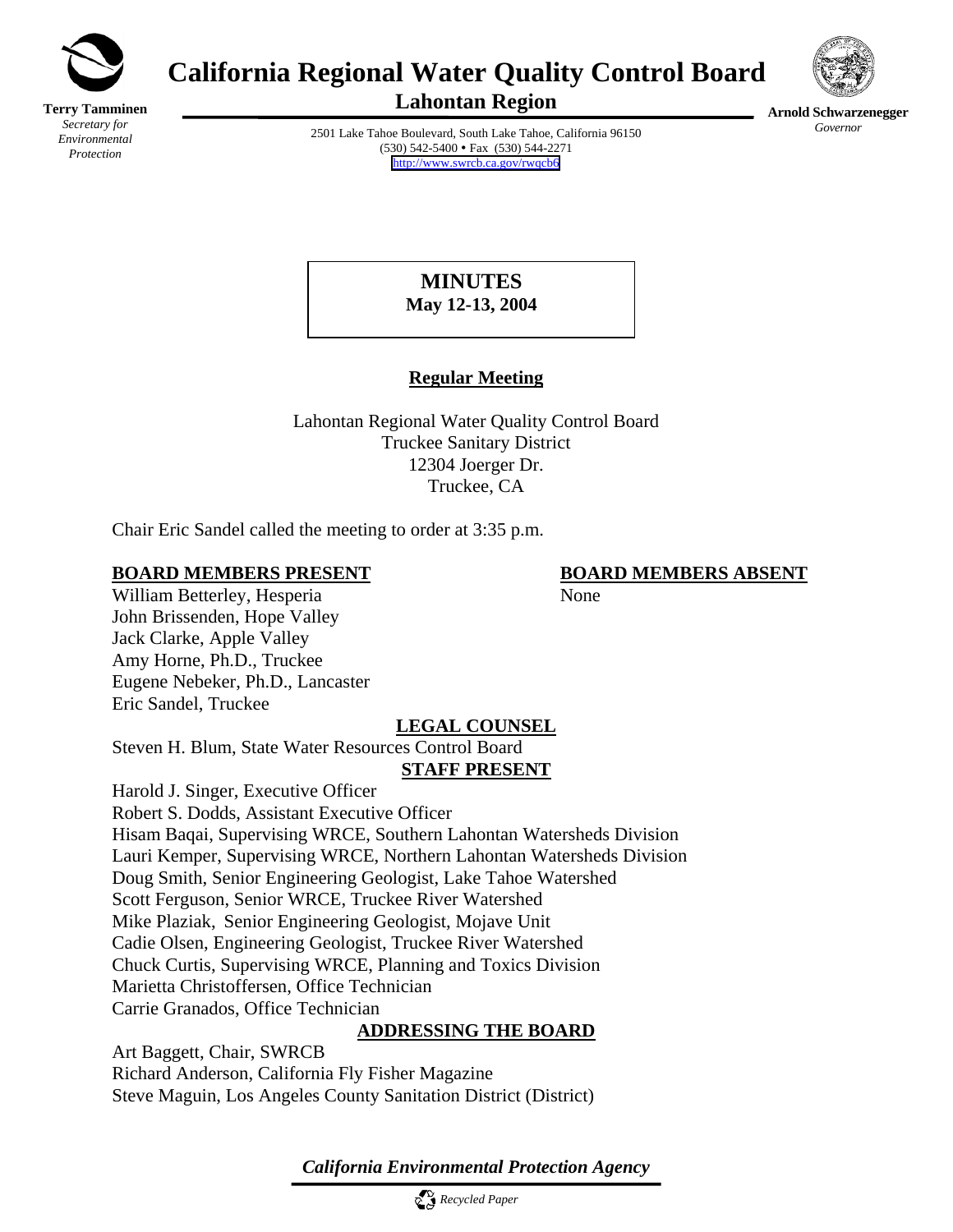#### **1. Executive Officer's Report**

Mr. Singer discussed the following:

Item No. 2 - Update on Alpine County Road Issues - Although USFS has a good management approach for analyzing and improving forest roads, Board staff is evaluating whether it is being carried out in the field. Board staff will meet with Alpine County and USFS in the field for a ground review this spring and early summer to see what has been done so far and what will need to be done with the forest and unpaved roads in Alpine county.

John Brissenden suggested that representatives from the Carson River Watershed Council go along on the ground review so that they can continue to do those reviews on their own when Board staff are not available.

Item No. 6 - USFS Attends TRPA Erosion Control Training to Improve Construction Site BMPs - There have been problems with the LTBMU Forest Service regarding some of their projects. The Board feels that they should attend some additional training. The USFS agrees and have attended some training that the Board helped facilitate with TRPA.

John Brissenden, submitted pictures (that illustrate why training is needed) of the turnpike project on the Big Meadow Trail that was built by the Tahoe Rim Trail Group under the direction of the USFS.

Doug Smith stated that the Tahoe Rim Trail Group under a MOU with the USFS did the project last year. A Notice of Violation was issued to USFS for violating BMPs and the solution for correcting the problem is still being evaluated.

Lauri Kemper discussed the alternative analysis presented by the USFS in terms of the best way to reconstruct the trail, either around the meadow or through it.

Mr. Singer discussed with the Board whether the project should be permitted after the fact, should the USFS be required to remove it, or if there should be some enforcement action for doing the work without a permit. Mr. Singer stated there would be a decision later this calendar year.

Item No. 7 - Intrawest Rodeo Grounds Project-June Lake - There is a proposed residential development project in the June Lake area near the June Mountain Ski Area Base parking. Mr. Singer expressed concerns to the Board regarding the wastewater capacity of the June Lake facility and the different environmental impacts of such a large project. He mentioned that some controversy might arise over the size of the project. Eric Sandel and Amy Horne suggested a possible field trip out to the site at the June Board meeting in Bishop.

Item No. 8 - Molycorp Cleanup and Abatement Order Compliance Status Update - The Board is requiring that Molycorp do a groundwater investigation to determine the extent of the plume that has been released from its facility. BLM has issued Molycorp a permit for installation of monitoring wells on BLM land but the Park Service, an adjacent landowner, has raised issues about the well locations. Board staff will be meeting with the Park Service to discuss the locations. Board staff will monitor the progress of the project closely.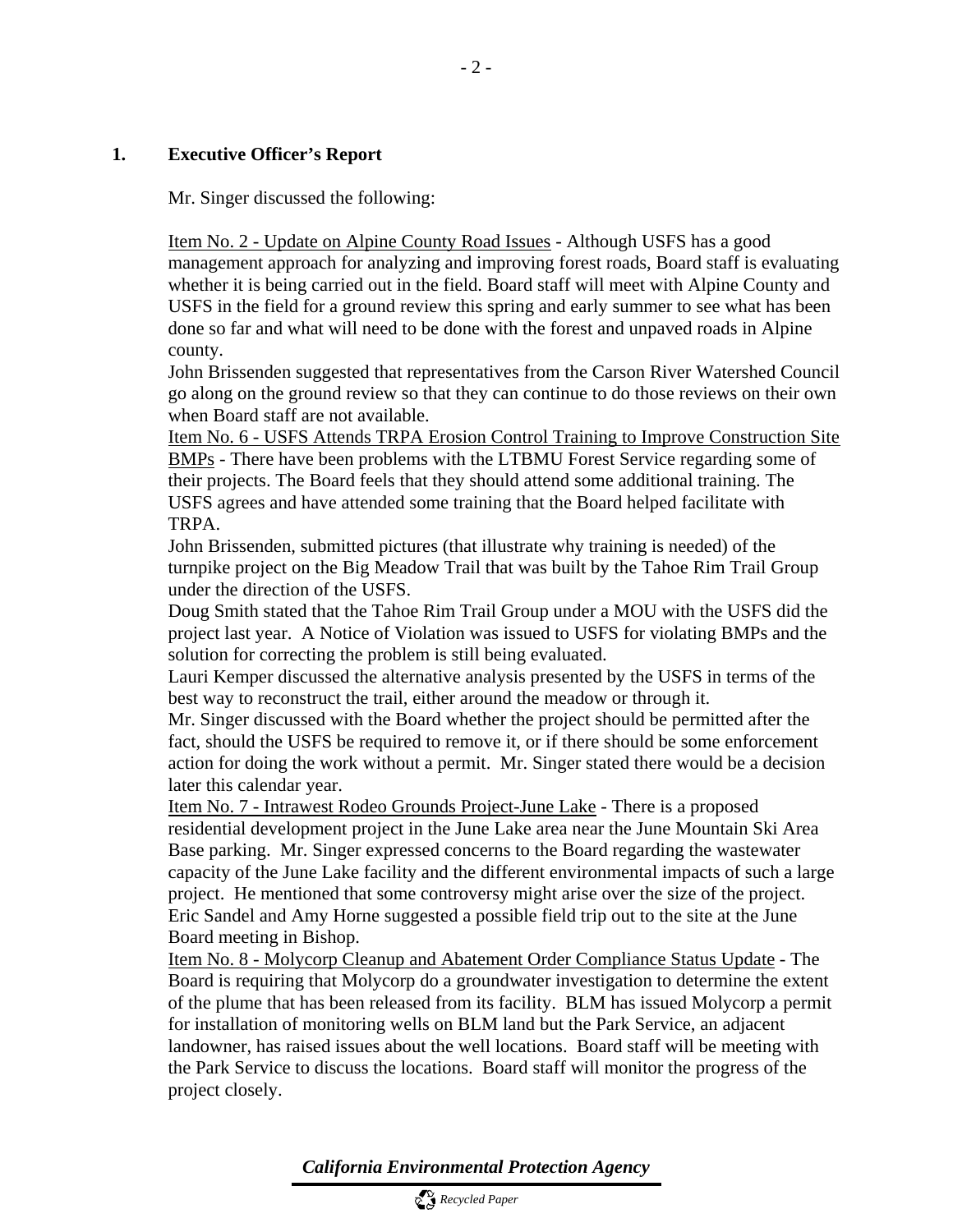Item No. 9 - PG&E Hinkley Projects - Mr. Singer discussed with the Board the status of the two projects at Hinkley, which are 1) Interim Plume Containment and Hexavalent Chromium Treatment Project and 2) In-Situ Pilot Study and Long-Term Ground Water Treatment System Project.

A background study will be completed to identify the natural background conditions. The Board had three different professors from three different Universities do a peer review of the proposed background study with the result that Board staff had PG&E modify its proposal. PG&E will submit the report and proposal for Board approval and then begin the background study.

Item No. 10 - Searles Valley Minerals - The Board received a letter from the Department of Fish and Game requesting the due date be extended for selecting and funding the mitigation project. Mr. Singer sent a response letter indicating that he is willing to delay a decision as to whether or not to move the funds that are currently held in escrow to the Cleanup and Abatement account because they did not start to fund the project by the date in the Order.

Searles Valley Minerals is proposing new pipelines in the production area that will reduce the number of pipe breaks and the need to drain pipelines out of the Searles Lake Area.

The Quarterly Violations Report was discussed.

There was a miscommunication between the Board Technical Staff and the Student Assistants in regards to the Violations Reports. The Student Assistants did not document the violation when a Self-Monitoring Report was not received from a Discharger. This error has been corrected and will now be indicated on the Quarterly Violations Reports.

# **2. CLOSED SESSION**

Board members met in closed session on May 12, 2004 from 4:40 p.m. to 5:27 p.m. to discuss items b, e, h, i, j, l, m, n, q and s. Authority: Government Code Section  $11126(e)(2)(B)(c)(I).$ 

The Board reconvened in open session at 5:28 p.m. and the afternoon session of the meeting adjourned.

Chair Eric Sandel called the meeting to order at 7:15 p.m.

Art Baggett spoke on the new administration. He gave background information on all the new appointees, what to expect in the future with different water quality issues, and talked about the California Performance Review (CPR) process established by the Governor.

### **3. PUBLIC FORUM**

No one addressed the Board during Public Forum.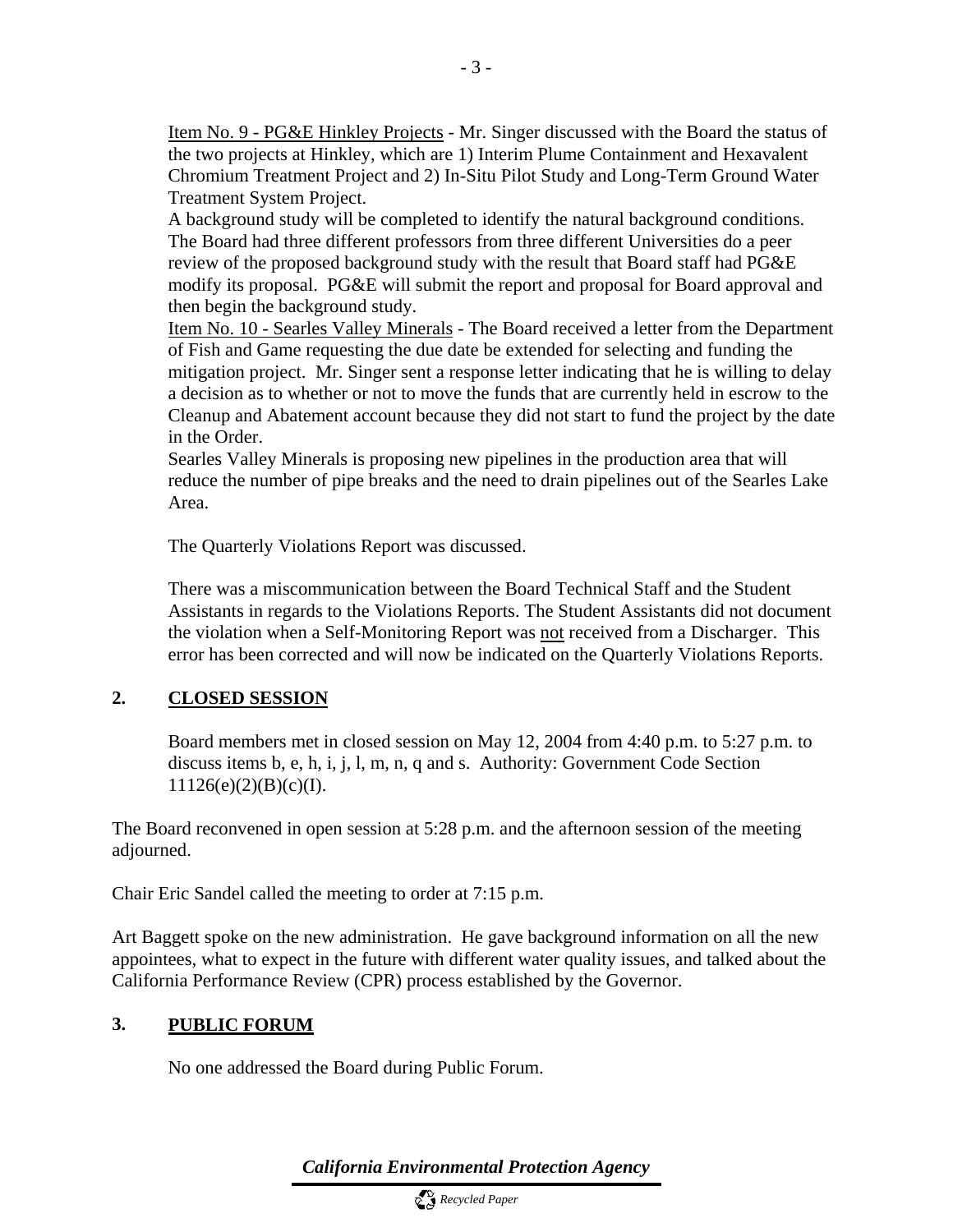# **4. MINUTES**

• **Motion:** Moved by Jack Clarke, seconded by William Betterley and **unanimously carried** to adopt the Minutes of the Regular Meeting of March 10 and 11, 2004 in South Lake Tahoe, CA.

# **5. ADOPTION OF UNCONTESTED CALENDAR**

• **Motion:** Moved by William Betterley, seconded by Eugene Nebeker and **unanimously carried** to adopt Items 6 (with revisions) and 7 of the Uncontested Calendar as proposed. Item 10 was removed from the Uncontested Calendar.

# **STATUS REPORTS**

# **8. Monitoring in the Martis Valley Watershed**

Cadie Olsen, Associate Engineering Geologist, made the staff presentation and discussed the following:

- Background
- Location
- Martis Valley's setting
- Current information, data and reports
- General monitoring considerations
- 4/28/04 meeting with Placer County, Town of Truckee, Lahontan, UCB Sagehen, Truckee River Watershed Council
- Resulting Strategy and Recommendations

Ms. Olsen responded to Board members questions and Chuck Curtis, Supervising WRCE, spoke on the Truckee TMDL.

Richard Anderson, California Fly Fisher Magazine, spoke on the water quality issues and existing water quality standards now applied in the Martis Valley Watershed. He had concerns about the amount of development planned upstream and the effect it may have on the lake, fish and the angling community.

**9. Report on the: 1) Status of Compliance By Los Angeles County Sanitation District (District) No. 20, Palmdale Water Reclamation Plant (PWRP) and the City of Los Angeles World Airports with Cleanup and Abatement Order No. R6V-2003-056 Addressing Waste Discharges of Nitrate to Ground Waters and 2) Status of Compliance of the Los Angeles County Sanitation District No. 14, Lancaster Water Reclamation Plant with Waste Discharge Requirements Order No. R6V-2002-053** 

Dr. Nebeker recused himself from this item.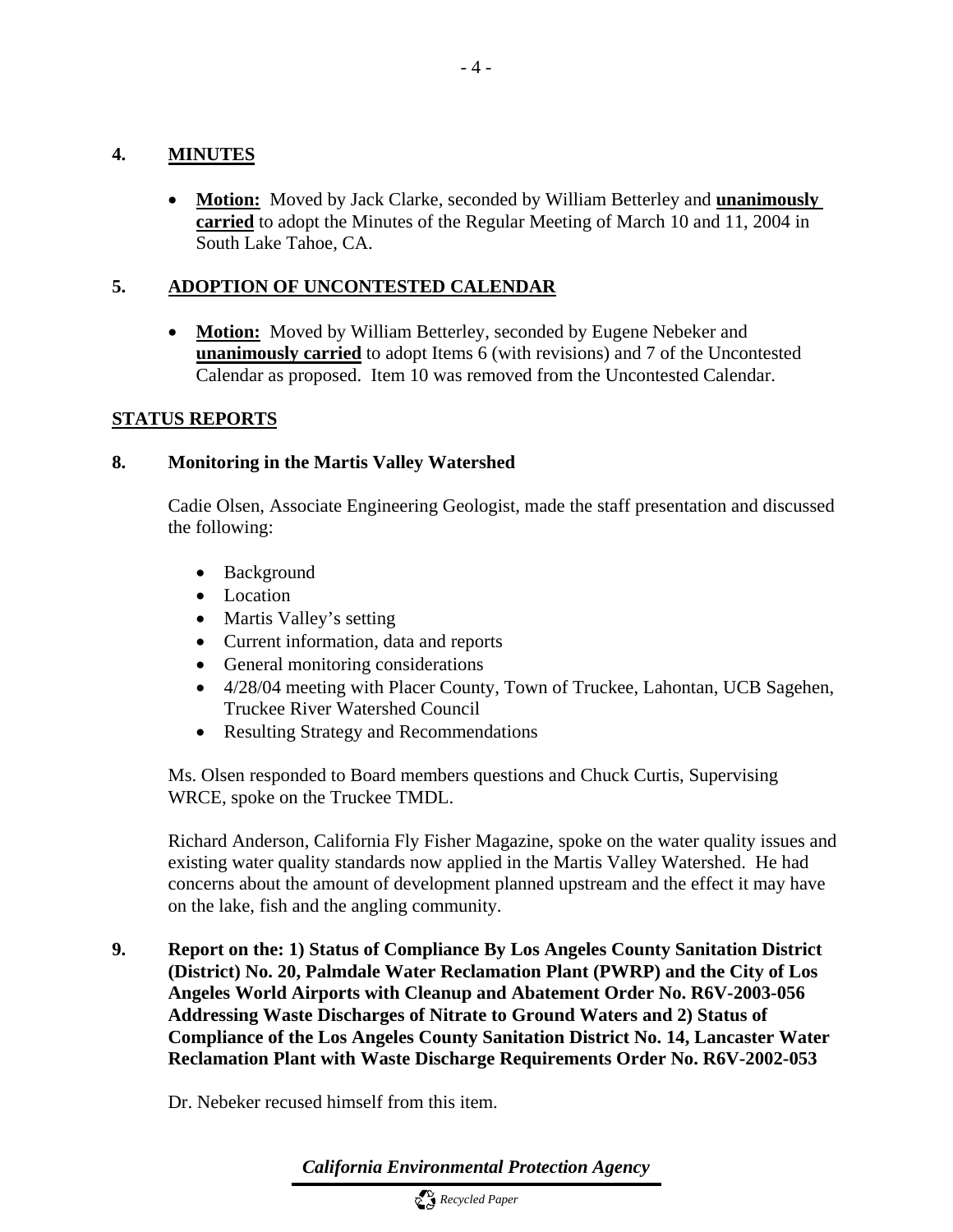Mike Plaziak, Senior Engineering Geologist made the staff presentation and discussed the following:

PART A – District No. 20 – Palmdale WRP, Los Angeles World Airports

- Review Task List
- Abatement Plan
- Addendum to Delineation Plan
- Wind Speed Monitoring Plan
- Future Tasks

PART B – District No. 14 – Lancaster WRP

- 2025 Plan and Final Environmental Impact Report
- Review Ground Water Well Installation Reports
- Review Abandoned Well Investigation Reports
- Conduct Annual Compliance Inspection

Hisam Baqai, Supervising WRCE, answered questions from the Board. Chuck Curtis, Supervising WRCE, explained the process of how the crops remove nitrogen from the water applied.

Steve Maguin, District, discussed nitrate applications on crops and the status of Districts No. 14 and No. 20 compliance efforts.

Mr. Singer spoke on the final Environmental Impact Report (EIR) and the stakeholders meeting held on May 7, 2004.

# **OTHER BUSINESS**

# **10. Resolution Authorizing the Expenditure of Funds from the Fleur Du Lac Water Quality Mitigation Fund**

Lauri Kemper, Supervising WRCE, made the staff presentation and discussed the different proposed projects to utilize the fund. She made reference to an April 27, 2004 comment letter received from Jan Brisco, Executive Director, Tahoe Lakefront Owners' Association.

**Motion:** Moved by Jack Clarke, seconded by John Brissenden and **unanimously carried** to adopt Item 10.

# **11. Reports by Chair and Board Members**